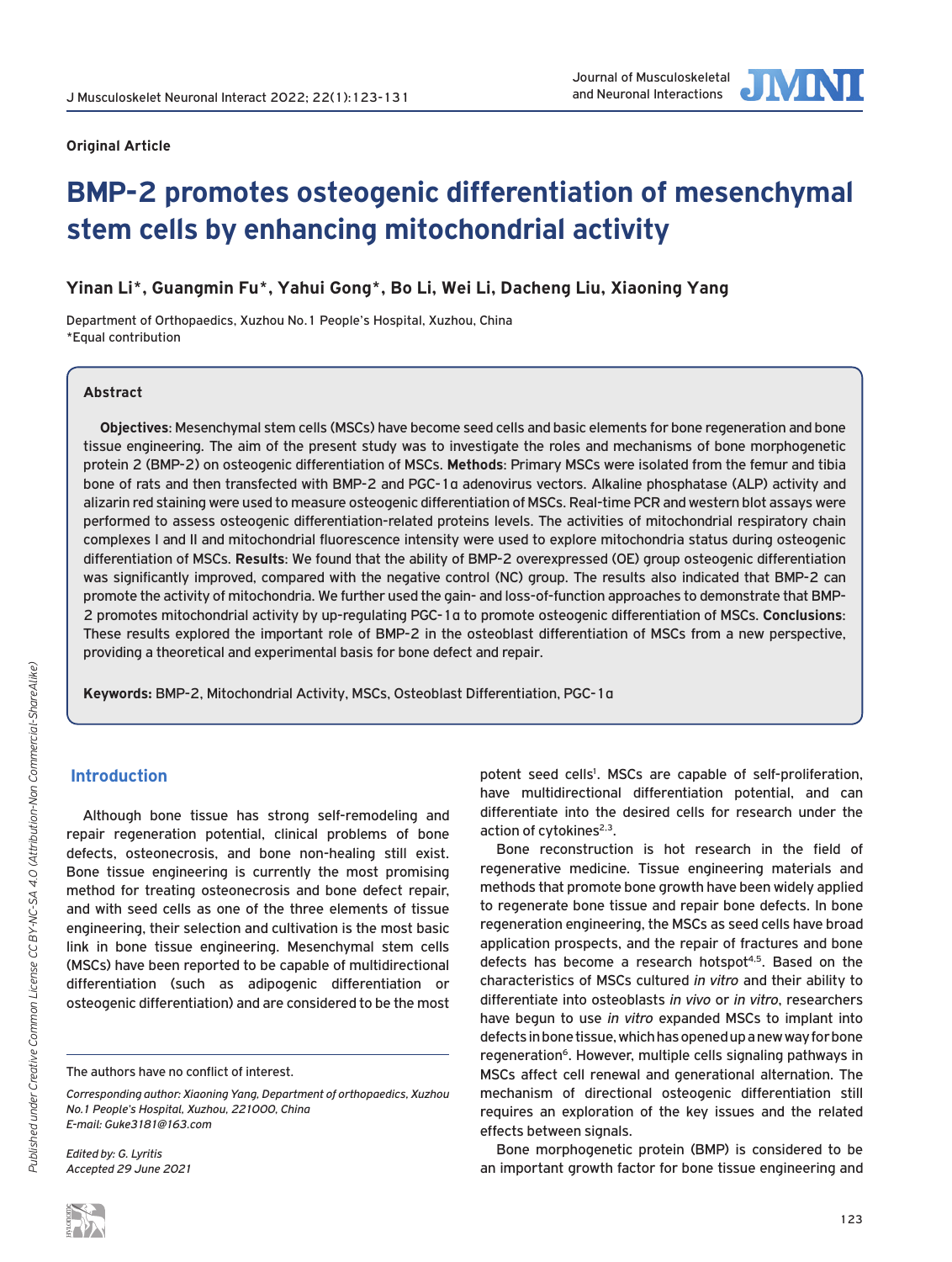a member of the transforming growth factor superfamily (TGF-β)7 . BMPs promote cell proliferation and differentiation, regulate cell adipogenic differentiation and chemotaxis, and participate in vascularization and organ development in most tissues of vertebrates. BMPs were originally discovered to have the ability to induce MSC to differentiate into chondrocytes and osteoblasts, as well as initiate osteogenic differentiation and participate in the regulation of this entire process<sup>8</sup>, BMP-2, BMP-7, BMP-9 and BMP-6 can induce osteogenic differentiation of MSCs.

As a member of the BMP family with strong osteogenesis and cartilage regenerative potential, BMP-2 has been widely studied by scholars worldwide<sup>9</sup>. At present, it is believed that bone growth factors can accelerate cell proliferation, differentiation, promote vascularization and adhesion and proliferation of osteoblasts, thereby changing osteogenesis and cell product production, which is the key link of bone regeneration<sup>10</sup>. It has been shown that BMP-2 can effectively treat bone defects and nonunion, but the molecular mechanism of BMP-2 promoting bone formation is still unclear. In particular, the interaction of BMP signaling pathways in other osteogenic differentiation cell mediator pathways is relatively rare<sup>11</sup>. Mitochondria provide a place for the life activity of cells and are the main sites for intracellular oxidative phosphorylation and ATP formation. Changes in the mitochondrial function and number are verified to play a vital role in cell proliferation and differentiation. Mitochondrial ROS production and changes in mitochondrial membrane potential directly affect cell survival, so mitochondria are thought to play a key role in the proliferation and apoptosis of cells<sup>12</sup>. In addition, the activity and number of mitochondria have also been confirmed to play a key role in the proliferation and differentiation of the cell<sup>13</sup>. The long-term culture of MSCs and induced osteogenic differentiation are widely used in the study of osteoblast differentiation, but the changes in mitochondrial production during differentiation have not been clearly reported<sup>14</sup>.

Therefore, in the present study, we speculated that BMPs and mitochondrial activity interact in the process of MSCs transformation into osteoblast, and can cause the expression of some key factors downstream of this pathway. This study demonstrated that overexpression of BMP-2 can promote osteogenic differentiation. Moreover, the relationship between BMP-2 overexpression and mitochondrial activity was explored. Since the expression of PGC-1α is closely related to mitochondrial activity, the relationship between BMP-2 and PGC-1α was further explored. This study explored the role of BMP-2 in osteoblast differentiation from a new perspective, providing a theoretical and experimental basis for bone defect and repair.

#### **Method and materials**

#### *Isolation, culture, and confirmation of MSCs*

We designed and carried out the animal experiment according to the ARRIVE checklist (https://www.nc3rs.org. uk/arrive-guidelines)<sup>15,16</sup>. Primary MSCs were isolated as described previously<sup>17</sup>. Briefly, 8 female Sprague Dawley (SD) rats weighing between 280-300 g at 3 months old were purchased from the Model Animal Research Center of Nanjing University. The animals were housed for 7 days in the condition with appropriate humidity and temperature under a 12-hour light/dark circadian rhythm, providing sufficient food and water. The rats were observed every day by two animal behavior specialists to define the condition of the rats for further experiments. Next, the rats were anesthetized by injecting 200 mg/kg of pentobarbital into the abdominal cavity. Determine the animals were fully anesthetized by observing the animal didn't respond to the squeeze on the animal's paw or tail. Then the rat's neck was severed to death. Femur and tibia bone of SD rats were obtained, washed with 75% ethanol for 10-30s D-Hanks solution 5-8 times. Take the bone marrow cavity and washed it twice with α-MEM containing 10% fetal bovine serum (FBS). After centrifugation at 1000 r/min for 5 min, the obtained cells were seeded in culture flasks at  $37^{\circ}$ C and  $5\%$  CO<sub>2</sub> saturated humidity incubator. Then the MSCs were seeded in a 6-well plate with a density of 1.0×109/L. Replace half of the medium after 24 h, and total the medium after 48 h. The collected 3th passages MSCs were used in all experiments. The cells were digested, centrifuged at 4°C, and washed with phosphate-buffered saline (PBS), followed by the addition of monoclonal antibodies CD29 and CD45. The cells were then resuspended in 500 μL PBS, and identified MSC cells through flow cytometry (data not shown). Osteogenic differentiation was performed with culture medium containing 50 μg/mL Vitamin C, 10 mmol/L sodium β-glycerophosphate, and 10 μmol/L dexamethasone. All animal experiments were approved by The Xuzhou No.1 People's Hospital Committee.

#### *Transfection of BMP-2 and PGC-1α gene into MSCs by adenovirus vector*

All adenoviruses used in this study were customized by Shanghai GenePharma. MSCs were cultured as mentioned above. HEK293T cells (ATCC, USA) were seeded in DMEM with a density of  $1\times10^5$  cells/ml. When the adherent cells reached 60% confluence, used empty recombinant adenovirus green fluorescent protein cDNA (Ad-GFP), recombinant adenovirus BMP-2 cDNA (Ad-BMP-2) expressing BMP-2, and recombinant adenovirus PGC-1α cDNA (Ad-PGC-1α) expressing PGC-1α. After 24 h, the infection of the cells was observed with a fluorescence microscope. When the proportion of fluorescent cells reaches 30%, it continues to culture for 2-5 days; When the proportion of fluorescent cells is between 80-100%, it is mainly shown as round cells with vacuoles, and is accompanied by cell death. When floating cells account for half of the total number of cells, the detached cells were collected in a culture dish. After 1000 rpm centrifuges for 10 minutes, collected the cells and then resuspended them in 500 µL of DMEM. Next, placed in liquid nitrogen for 1-2 min, then placed the tubes containing the cells in 37°C water bath and oscillated continuously. After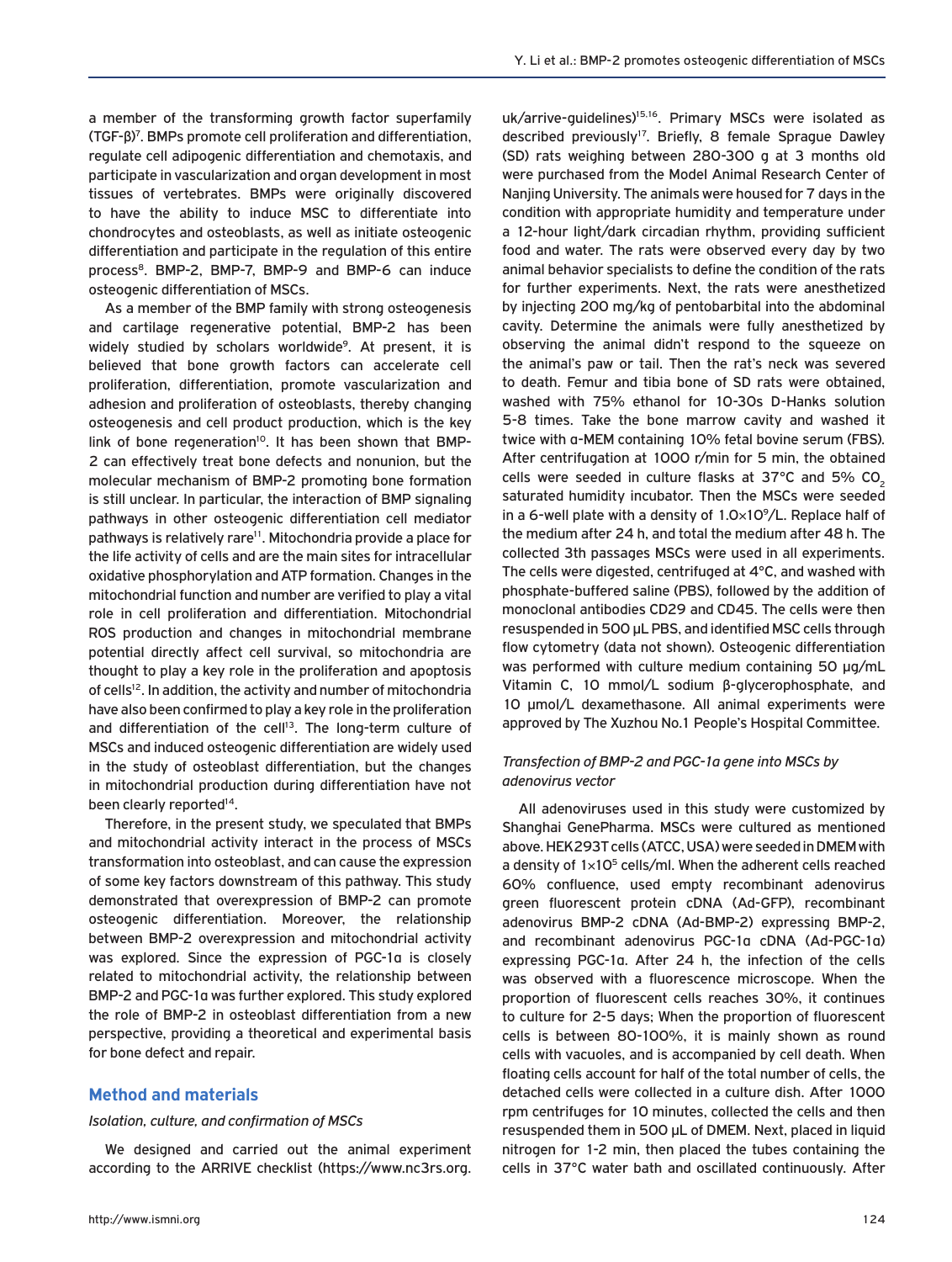the cells were lysed, continue to vortex for 1-2 min. Repeat the above steps 4-5 times, centrifuged then at 3000 rpm for 10 min. And MSCs were then transfected with supernatant containing the recombinant adenovirus extract. Inoculate 2 ml of the third-generation MSCs in a 6-well plate at a density of  $0.5 \times 10^5$  cells/ml, cultured for 24 h, and then added the corresponding recombinant adenovirus for transfection. There were four transfection groups, namely, Ad-GFP group as Negative control (NC) group, BMP-2 OE group, PGC-1α overexpressed (OE) group, and BMP-2 OE+PGC-1α knockdown (KD) group. The total RNA and total protein were extracted to detect the expression of the target gene and target protein, after the cells were cultured for 30 h.

#### *siRNA preparation and transfection*

In this study, the control siRNA and PGC-1α were synthesized by Synthgene (Nanjing, China). Please refer to previous instructions (10.1016 /j.taap.2019.02.016) for the specific method of cell transfection. The sequences used were as follows: PGC-1α sense GCACGCAGUCCUAUUCAUUTT, PGC-1α antisense AAUGAAUAG-GACUGCGUGCTT. According to the manufacturer's instructions, siRNA was transfected into MSCs using Lipofectamine 2000 (Thermofisher, USA).

#### *Alkaline phosphatase and alizarin red detection*

After differentiation for 0, 7 and 14 days, the ALP activity assay was performed according to the previously published protocol<sup>18</sup>. According to the manufacturer's protocol, the alkaline phosphatase (ALP) activity was measured using the ALP activity kit (Sigma-Aldrich). The Alizarin Red (Sigma-Aldrich) was used to detect mineralization. In short, cells were fixed with 70% ethanol and stained with 2% Alizarin Red (Sigma-Aldrich). Subsequently, it was decolorized with sodium phosphate solution for 30 minutes to quantify the calcium mineral density. Finally, the calcium concentration is determined at the reader 562 nm.

## *MitoTracker Staining*

According to the previously published protocol, check the morphology of mitochondria in MSCs<sup>19</sup>. In brief, MSCs after different treatments were washed twice with PBS, incubated then with 0.01 µmol/L MitoTracker Green FM (M7514; Thermo Fisher Scientific) in the dark place at 37°C for 30 min, then fixed with 4',6-diamidino-2-phenylindole (DAPI). Finally, observed with a laser confocal scanning microscope (Zeiss LSM Meta 510).

## *Real-time PCR analysis*

Perform total RNA extraction and qRT-PCR analysis according to the manufacturer's protocol. We used TRIzol reagent (Synthgene, Nanjing, China) to extract total RNA from MSCs at the designated time points. We used Taqman probes (Applied Biosystems, USA) to quantify miRNA. In short, RT primers and AMV reverse transcriptase (Takara, Japan) were used to transcribe total RNA into cDNA. Subsequently, real-time PCR was performed on the Applied Biosystems 7300 sequence detection system using the Taqman PCR kit (Applied Biosystems, USA). The reaction conditions were: 95°C for 10 min, followed by 40 cycles of 95°C for 10 sec and then 60°C for 1 min. The 2-ΔΔCT method was used for quantitative determination, and the expression of GAPDH was used as an internal control.

#### *Western blot analysis*

The western blot procedures were performed according to the previously published protocol<sup>20</sup>. The MSCs were washed with PBS (ice-cold) 2 times, centrifuge was performed at 12000 g for 10 min at 4°C, then lysis was performed using RIPA lysis buffer (Synthgene, China), and then incubated on ice for about 30 min. The cells lysates were centrifuged at 4°C (12,000 g) for another 10 min. Subsequently, determination of protein concentration in supernatant was conducted using a BCA protein Kit (synthgene, China). The protein was then incubated overnight with the following primary antibodies at 4°C: PGC-1α (1:1000, Abcam, USA), BMP-2 (1:1000, Abcam, USA), OCN (1:1000, Abcam, USA), RUNX2 (1:5000, Abcam, USA), Osterix (1:1000, Abcam, USA), GAPDH (1:2000, Abcam, USA). GAPDH served as a loading control. The protein bands were quantified with Image J Software after exposure imaging (1.47V, NIH, USA).

## *Mitochondrial complex activity determination*

Mitochondrial complex activity determination was performed according to the previously published protocol<sup>18</sup>. In short, the cells were collected and resuspended in 1.0 mL hypotonic buffer (2.5 mmol/L MgCl<sub>2</sub>, 10 mmol/L Tris base, 10 mmol/L NaCl, pH 7.5), and homogenize was performed on ice using glass homogenizer (Fisher Scientific, Pittsburgh, PA, USA). After homogenization, centrifuge it at  $1300 \times q$  for 5 min at 4°C. After that, centrifuged supernatant at 17000  $\times$  g for 15 min at 4 $\degree$ C, and then the mitochondrial pellet was resuspended in 100 μL isotonic buffer (70 mmol/L sucrose, 210 mmol/L mannitol, 1 mmol/L EDTA•2Na, 5 mmol/L Tris base, pH7.5). According to the previously described method determined the activities of nicotinamide adenine dinucleotide (NADH)-ubiquinone reductase (complex I) and succinate-Co Q oxidoreductase (complex II)<sup>21,22</sup>. The specific protocol is as follows:

Assays for nicotinamide adenine dinucleotide (NADH) ubiquinone reductase (complex I) activity: accurately draw 2 ml of enzyme complex I reaction buffer [10 mM Tris-HCl Ph 8.0], add 10μl of mitochondrial protein, then add 80 AM 2,3-dimethoxy-5-methyl-6-decyl-1, 4-benzoquinone (DB), 1mg/ml BSA, 2mM NaN3 and 2Ag/ml antimycin (antimycin A). After mixed the mixture and incubated for 5 min at 30°C, the NADH (200 AM) absorbance changes were monitored at 340 nm.

Assays for succinate-Co Q oxidoreductase (complex II) activity: accurately draw 2ml of enzyme complex II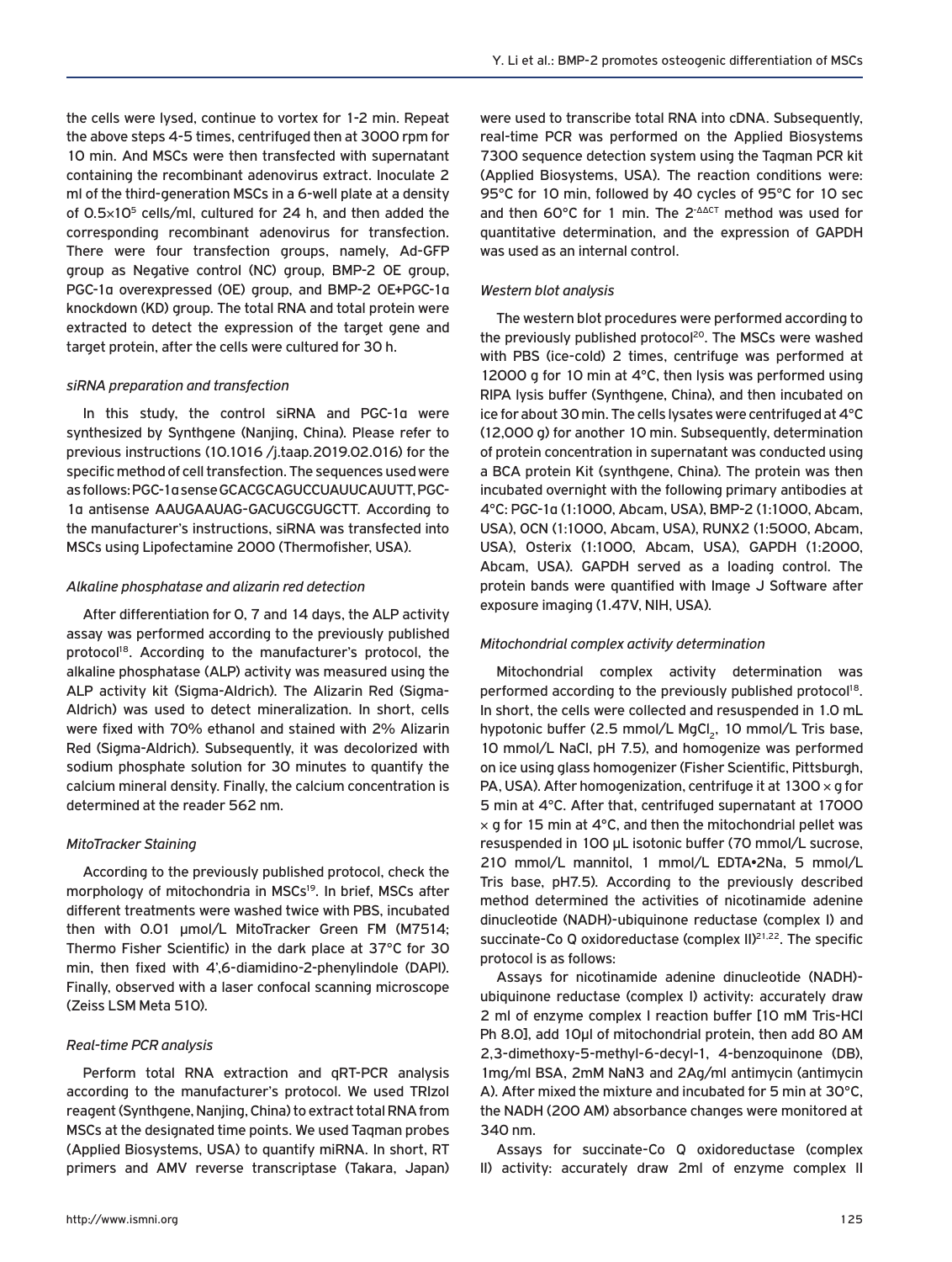

activity in MSCs in differentiation days was detected. \*p<0.05 comparing to value in NC group. **(C)** RT-qPCR was used to detect the mRNA expression of Runx2, Osterix, and OCN in MSCs at 14th day. \*\*p<0.01 and \*\*\*p<0.001 comparing to NC group. **(D)** The expression of Runx2, Osterix, and OCN in MSCs in differentia-tion days was detected by Western blot. **(E)** Histogram summarizing results in (D).  $*p$ <0.05,  $*p$ <0.01 and  $**p$ <0.001. Data are shown as mean  $\pm$  SEM (n=3).

reaction buffer [50 mM potassium phosphate solution (configuration ratio: K2HPO4:KH2PO4=4:1), pH 7.4], add 10μl mitochondrial protein and incubated. Then add 50 AM DCPIP, 2 mM NaN3, 2 Ag/ml rotenone, 2 Ag/ml antimycin A, 25AM coenzyme Q0. After mixed well, add 10μl 20AM sodium succinate, measure the change of DCPIP at 600 nm.

#### *Statistical analysis*

SPSS 18.0 (SPSS, inc.) was used for data analysis. All experiments were repeated three times, and the data were presented as the means  $\pm$  SD. one-way ANOVA and post hoc Dunnett's T3 test were used to compare the differences among and between groups. p<0.05 was considered significant.

#### **Results**

#### *Overexpression of BMP-2 can promote osteogenic differentiation of MSCs*

In order to explore whether BMP-2 has a regulatory effect on the osteogenic differentiation of MSCs, we overexpressed and knockdown BMP-2 separately (Figure 1A). Since ALP is a landmark indicator of osteogenic differentiation of MSCs, in this study, ALP activity was detected at 0d, 7d, and 14d after osteogenic differentiation of MSCs. As a result, it was found that compared with the NC group, the ALP activity of on the 7<sup>th</sup> day, and the difference was more pronounced on the 14th day (Figure 1B). The mRNA expression levels of osteogenic differentiation-related proteins were detected by RT-qPCR on day 14, and it was found that the mRNA expression levels of Runx2, Osterix, and OCN in the BMP-2 overexpression group were significantly increased, compared with the NC group (Figure 1C). The Western blot analysis showed the protein expression levels of osteogenic differentiation-related proteins (Runx2, Osterix and OCN) at 0d, 7d, and 14d after MSCs osteogenic differentiation (Figure 1D). Results revealed that with the increase of MSCs osteogenic differentiation days, the protein expressions of Runx2, Osterix, and OCN also increased, and the increase of the BMP-2 overexpression group was more obvious than that of the NC group (Figure 1E).

the BMP-2 overexpression group was significantly increased

#### *Overexpression of BMP-2 promotes mitochondrial production and activity in MSCs*

To explore the relationship between BMP-2 and mitochondria status during osteogenic differentiation of MSCs, the activities of mitochondrial respiratory chain complexes I and II were detected at 0d, 7d, and 14d after osteogenic differentiation of MSCs. Mitochondrial respiratory chain complex activity is one of the indicators of mitochondrial activity. Results revealed that the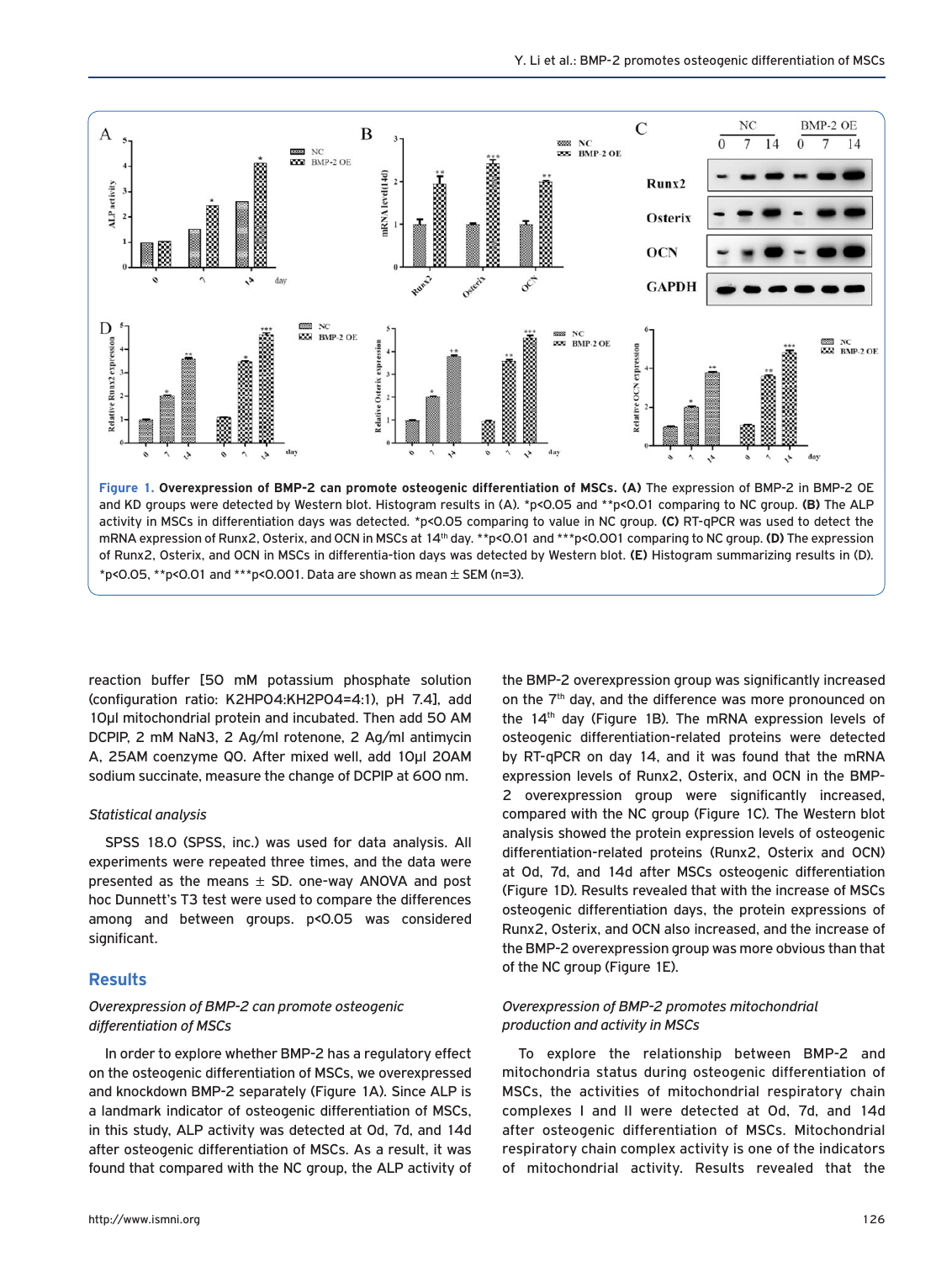

activities of mitochondrial respiratory chain complexes I and II in BMP-2 overexpression group were significantly increased with the increase of differentiation days in the MSCs (Figure 2A). At the same time, we used confocal microscopy to observe the mitochondria at 0d, 7d, and 14d after MSCs osteogenic differentiation. Results revealed that the mitochondrial fluorescence intensity of the BMP-2 overexpression group was significantly increased with the increase of differentiation days in the MSCs, compared with the NC group (Figure 2B).

#### *BMP-2 promotes osteogenic differentiation of MSCs through up-regulating the expression of PGC-1α*

To explore the relationship between BMP-2 and PGC-1α during MSCs osteogenic differentiation, we first overexpressed and knocked down PGC-1α separately. Then, we knocked down PGC-1α while overexpressing BMP-2. The protein expression of PGC-1α was detected by western blot (Figure 3A-D). Compared with the NC group, overexpression of BMP-2 or PGC-1α increased the PGC-1α expression, and the latter increased more significantly. Overexpression of BMP-2 and knockdown of PGC-1α counteracted the effect of overexpression of BMP-2 to promote PGC-1α expression (Figure 3C-D). The qPCR analysis result of PGC-1α mRNA expression was consistent with protein results (Figure 3E). To further validate the role of BMP-2 in regulating PGC-1α in the osteogenic differentiation of MSCs, Western blot results showed that overexpression of BMP-2 and PGC-1α enhanced the expression of osteogenic differentiationrelated proteins (Runx2, Osterix, and OCN) compared with the NC group. Overexpression of BMP-2 while knocking down PGC-1α resulted in a significant decreased expression of related proteins (Figure 3 F-G). We also tested the enzyme activity of ALP. The activity of ALP was examined at 0d, 7d, and 14d after MSCs osteogenic differentiation of MSCs. The overexpression of BMP-2 and PGC-1α enhanced ALP activity, and the latter increased more significantly compared with the NC group. When BMP-2 was overexpressed, knockdown of PGC-1α significantly inhibited ALP activity (Figure 3H). The results of alizarin red staining to detect osteogenic differentiation of MSCs was consistent with the ALP enzyme activity (Figure 3I-J). Taking together all of the above results,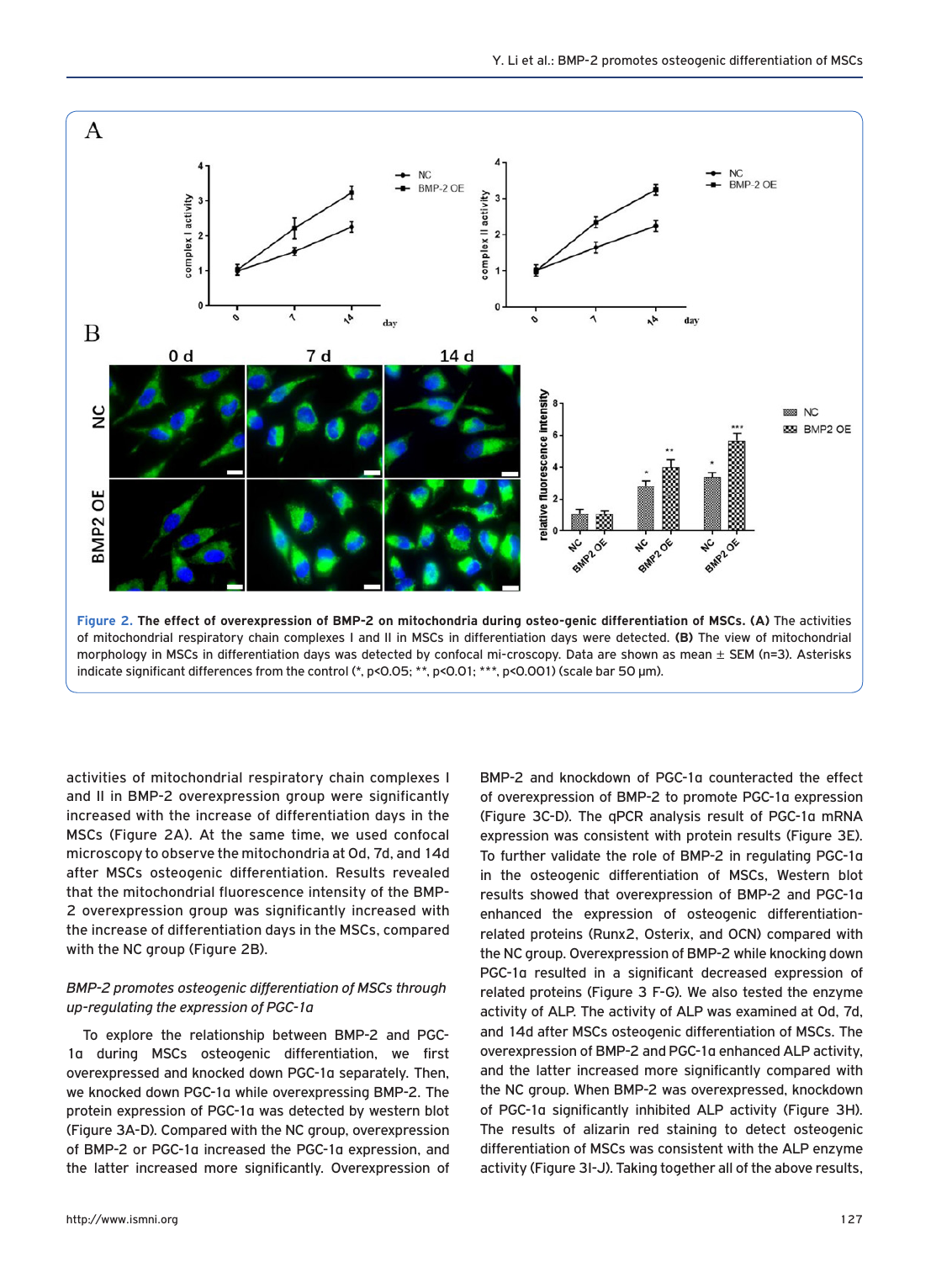

\*\*p<0.01 comparing to NC group. **(C)** The expression of PGC-1α in different groups (including BMP-2 OE, PGC-1α OE and BMP-2 OE+ PGC-1α KD groups) were detected by Western blot. **(D)** Histogram summarizing results in (C). \*p<0.05 and \*\*p<0.01 comparing to NC group. **(E)** RT-qPCR detects the mRNA expression of PGC-1α in different groups. \*p<0.05 and \*\*p<0.01 comparing to NC group. **(F)** The expression of Runx2, Osterix, and OCN in MSCs in differentiation days were detected by Western blot. **(G)** Histogram summarizing results in (F). \*p<0.05 and \*\*p<0.01 comparing to NC group. **(H)** ALP activity of MSCs in differentiation days was detected. \*p<0.05 and \*\*p<0.01 comparing to value in NC group at the same time. **(I)** The alizarin red staining of MSCs in differentiation 14 days was detected. **(J)** Histogram summarizing results in (I). \*p<0.05 and \*\*p<0.01 comparing to NC group. Data are shown as mean ± SEM (n=3) (scale bar, 200 nm).

these studies have confirmed that BMP-2 can enhance mitochondrial activity by up-regulating PGC-1α to promote osteogenic differentiation of MSCs.

#### *BMP-2 can up-regulate PGC-1α to promote mitochondrial production and activity of MSCs*

Since the expression of PGC-1α is closely related to mitochondrial activity, the relationship between BMP-2 and PGC-1α was further explored. The activities of mitochondrial respiratory chain complexes I and II were examined at 0d, 7d, and 14d after osteogenic differentiation of MSCs. Overexpression of BMP-2 and PGC-1α resulted in increased complex activity compared to the NC group, whereas overexpression of BMP-2 while knocking down PGC-1α inhibited complex activity (Figure 4A). At the same time, we used confocal microscopy to observe the mitochondria. To further clarify the functions of PGC-1α and BMP-2 in mitochondria, we treated the overexpression of PGC-1α or BMP-2 with the addition of the mitochondrial inhibitor rotenone. The results showed that the addition of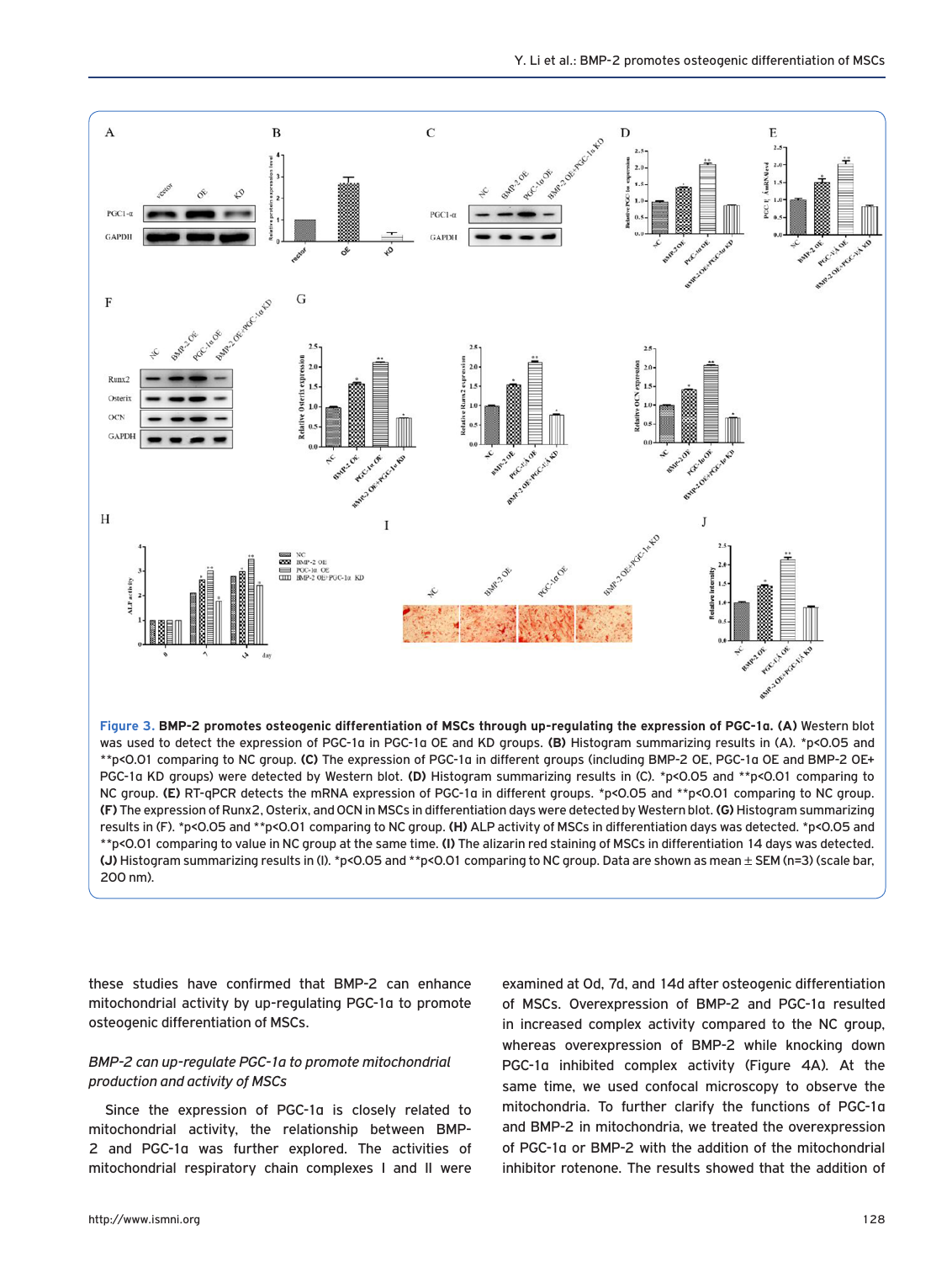

**Figure 4. BMP-2 can up-regulate PGC-1α to promote mitochondrial production and activity of MSCs. (A)** The activities of mitochondrial respiratory chain complexes I and II were detected at 0d, 7d, and 14d after osteogenic differentiation of MSCs. **(B)** The view of mitochondrial morphology in MSCs at Od, 7d, and 14d was detected by confocal microscopy. Data are shown as mean  $\pm$  SEM (n=3). Asterisks indicate signif-icant differences from the control (\*\*, p<0.01; \*\*\*, p<0.001) (scale bar, 20 μm).

mitochondrial inhibitors could eliminate the increase in mitochondrial activity induced by overexpression of PGC-1α or BMP-2 (Figure 4B).

## **Discussion**

In bone tissue engineering and bone regenerative medicine, the research on the regulation of MSC-oriented osteogenic differentiation has become a widespread concern of scholars worldwide. Osteoclasts are often induced on multidifferentiated cells using osteogenic growth factors and osteogenic gene transfection as osteoinductive agents<sup>23,24</sup>. Bone growth factor accelerates cell proliferation and differentiation, promotes vascularization and osteoblast proliferation and changes osteogenesis. The formation of cell products becomes the key link of bone regeneration. Bone growth factor can promote the repair or regeneration

of tissues and organs. It plays very important role in construction of tissue-engineered human tissue25.

At present, researchers worldwide pay attention to the signaling pathway that regulates bone metabolism and promotes bone healing to find effective drug targets for the treatment of bone diseases such as bone defects and nonunion. The BMP signaling pathway is a relatively wellresearched signaling pathway, which has significant effects on bone repair and remodeling. BMPs have a strong role in inducing osteogenesis and promoting cell proliferation and metabolism and are currently a hotspot in bone regenerative medicine and tissue engineering research<sup>26</sup>. BMP-2 has been used clinically because of its strong osteogenic activity and has achieved good results in bone reconstruction and repair cases<sup>27,28</sup>. The BMP pathway expresses specific osteogenic factors such as Msx2, Runx2, Osterix (Osx), and osteocalcin (OCN)29. In our study, we detected ALP activity in BMP-2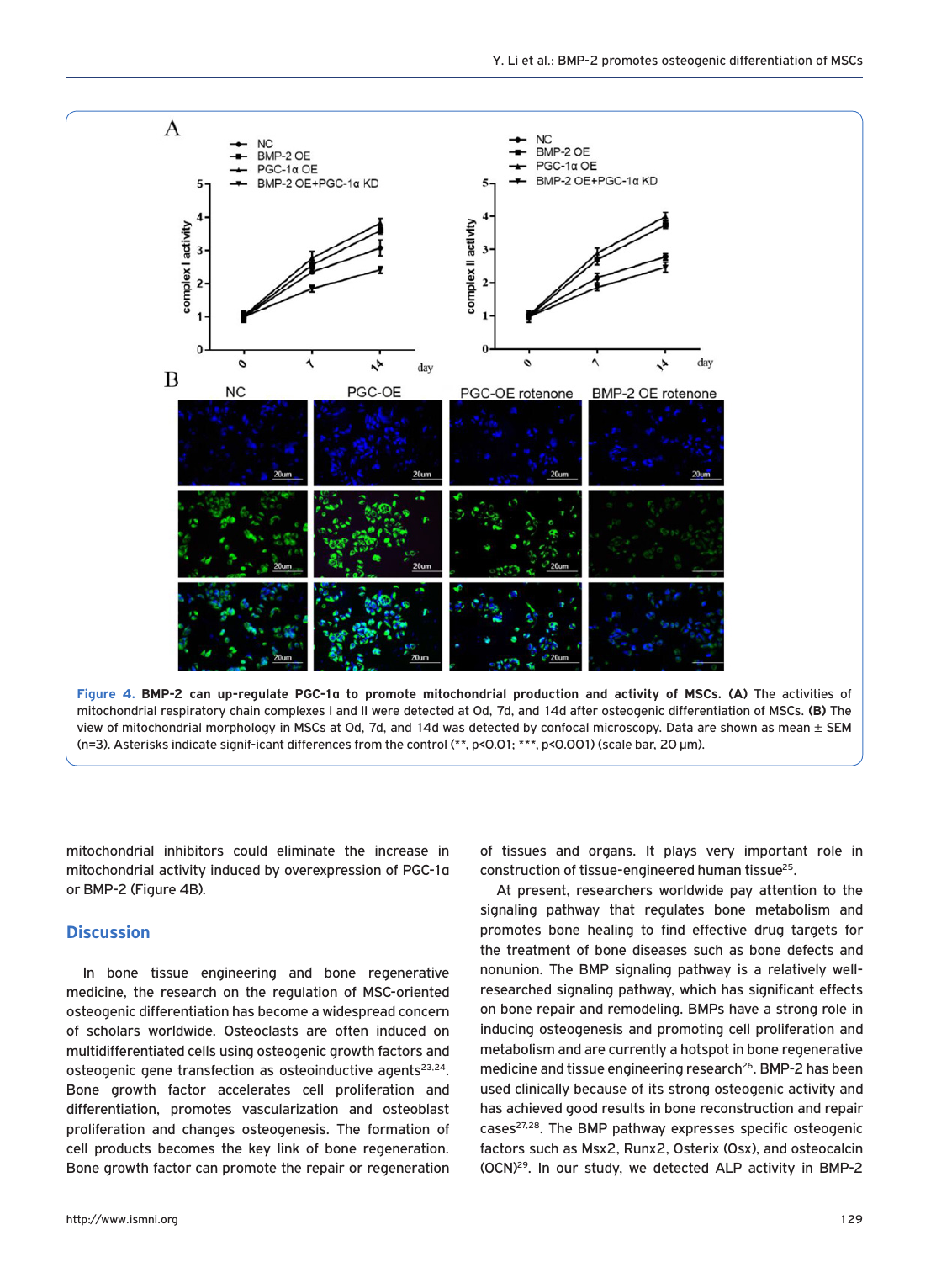overexpressed (OE) MSCs after 0, 7, 14 days of osteogenic differentiation. Our results showed that the ALP activity of the BMP-2 OE group increased significantly on the  $7<sup>th</sup>$  day, and the difference was more pronounced on the  $14<sup>th</sup>$  day, compared with the NC group. This result initially indicated the important role of BMP-2 in the osteogenic differentiation of MSCs. We then measured the mRNA and protein expression levels of Runx2, Osterix, and OCN. The results showed that as the number of days of osteogenic differentiation of MSCs increased, the mRNA and protein expressions of Runx2, OCN and Osterix were also increased, and the increases in overexpression of BMP-2 group was more obvious than that of NC group. All these results demonstrated that BMP-2 is involved in the regulation of osteogenic differentiation of MSCs. The aforementioned results elucidate that BMP-2 is involved in the regulation of MSCs osteogenic differentiation.

Then we further explored how BMP-2 participated in regulating the osteogenic differentiation of MSCs. Mitochondria play a particularly important role in the body's homeostasis. Mitochondria synthesis and decomposition affect ATP production and cellular functional status<sup>30</sup>. The PGC-1α is an important regulator mitochondrial production, and its transcriptional costimulatory action activates the expression of many transcription factors involved in mitochondrial components and mitochondrial respiration. PGC-1α has been reported to be highly expressed in tissues with high energy demands including skeletal muscle, adipose tissue, and heart, etc<sup>31-33</sup>. Recent studies have found that the PGC-1α mediates the differentiation of MSCs into brown adipocytes<sup>34</sup>. However, PGC-1a mediates the effect of osteogenic differentiation of MSCs is still unclear. In our study, Mitotracker Green staining revealed a significant increase in mitochondrial production during MSC osteogenic differentiation. Further detection of respiratory chainrelated complex activity revealed a significant increase in cell mitochondrial complex activity, confirming that the increase in cell mitochondrial activity is related to the osteogenic differentiation of cells after overexpression of BMP-2. Since there is a close correlation between the expression of PGC-1α and mitochondrial activity, we explored the relationship between BMP-2 and PGC-1α. The study found that after overexpression of BMP-2, PGC-1α also overexpressed, and mitochondrial activity increased, promoting osteogenic differentiation. However, when BMP-2 is overexpressed while interfering with the expression of PGC-1α, the expression level of PGC-1α is restored, and mitochondrial activity is not increased, and the corresponding osteogenic differentiation is also maintained at a normal level. Therefore, it was concluded that BMP-2 regulates mitochondrial activity by up-regulating PGC-1α to promote osteogenic differentiation of MSCs.

Briefly, BMP-2 and mitochondrial activity exhibit complex and important interactions during osteogenic differentiation of MSCs, which together regulate the osteogenic differentiation and bone formation of cells. This study demonstrated that overexpression of BMP-2 promoted osteogenic differentiation and further explored the relationship between BMP-2, mitochondrial activity, and PGC-1α. This study confirmed a new pathway of BMP-2 in promoting osteogenic differentiation of MSCs; specifically, BMP-2 regulates mitochondrial activity by regulating PGC-1α to promote osteogenic differentiation of MSCs. Our study provides theoretical basis and new ideas for the treatment of bone metabolism and bone injury. In addition, due to the limitation of experimental conditions, electron microscopy cannot be used to count the number of mitochondria in our study. Efforts should be made to overcome the experimental limitations and provide valuable information for the future research.

#### *Funding*

*This work was supported by grants from the Fundamental Research Funds for the Central Universities 2020QN78.*

#### **References**

- 1. Shapiro G, Lieber R, Gazit D, Pelled G. Recent Advances and Future of Gene Therapy for Bone Regeneration. Curr Osteoporos Rep 2018;16(4):504-511.
- 2. Morikawa M, Koinuma D, Mizutani A, Kawasaki N, Holmborn K, Sundqvist A, Tsutsumi S, Watabe T, Aburatani H, Heldin CH, et al. BMP Sustains Embryonic Stem Cell Self-Renewal through Distinct Functions of Different Kruppel-like Factors. Stem Cell Reports 2016;6(1):64-73.
- 3. Veriter S, Andre W, Aouassar N, Poirel HA, Lafosse A, Docquier PL, Dufrane D. Human Adipose-Derived Mesenchymal Stem Cells in Cell Therapy: Safety and Feasibility in Different "Hospital Exemption" Clinical Applications. PLoS One 2015;10(10):e0139566.
- 4. Deschaseaux F, Pontikoglou C, Sensebe L. Bone regeneration: the stem/progenitor cells point of view. J Cell Mol Med 2010;14(1-2):103-115.
- 5. Zigdon-Giladi H, Rudich U, Michaeli Geller G, Evron A. Recent advances in bone regeneration using adult stem cells. World J Stem Cells 2015;7(3):630-640.
- 6. Liu X, Tan N, Zhou Y, Zhou X, Chen H, Wei H, Chen J, Xu X, Zhang S, Yang G, et al. Semaphorin 3A Shifts Adipose Mesenchymal Stem Cells towards Osteogenic Phenotype and Promotes Bone Regeneration *In Vivo*. Stem Cells Int 2016;2016:2545214.
- 7. Katagiri T, Watabe T. Bone Morphogenetic Proteins. Cold Spring Harb Perspect Biol 2016;8(6).
- 8. Gonzalez-Gomez P, Anselmo NP, Mira H. BMPs as therapeutic targets and biomarkers in astrocytic glioma. Biomed Res Int 2014;2014:549742.
- 9. Venkatesan J, Anil S, Kim SK, Shim MS. Chitosan as a vehicle for growth factor delivery: Various preparations and their applications in bone tissue regeneration. Int J Biol Macromol 2017;104(Pt B):1383-1397.
- 10. Gkiatas I, Lykissas M, Kostas-Agnantis I, Korompilias A, Batistatou A, Beris A. Factors affecting bone growth. Am J Orthop (Belle Mead NJ) 2015;44(2):61-67.
- 11. Wu M, Chen G, Li YP. TGF-beta and BMP signaling in